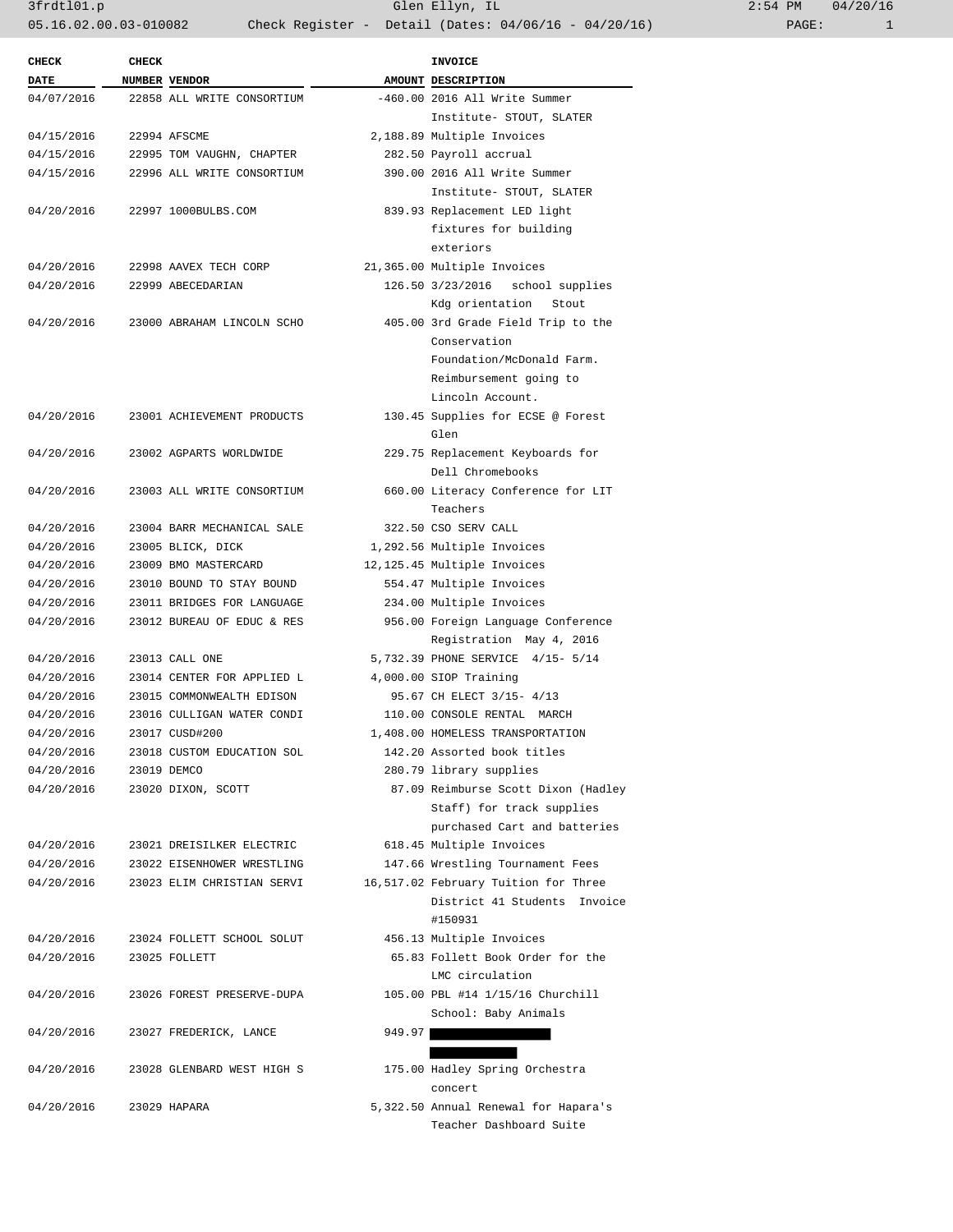3frdtl01.p Glen Ellyn, IL 2:54 PM 04/20/16 05.16.02.00.03-010082 Check Register - Detail (Dates: 04/06/16 - 04/20/16) PAGE: 2

| <b>CHECK</b> | <b>CHECK</b>  |                            | <b>INVOICE</b>                          |
|--------------|---------------|----------------------------|-----------------------------------------|
| <b>DATE</b>  | NUMBER VENDOR |                            | AMOUNT DESCRIPTION                      |
|              |               |                            | (Hadley)                                |
| 04/20/2016   |               | 23030 HARNACK, MANDY BAJEK | 445.00 Piano Accompaniment for          |
|              |               |                            | orchestra rehearsals and                |
|              |               |                            | Spring Orchestra Concert                |
| 04/20/2016   |               | 23031 HEALTH MANAGEMENT SY | 55.44 Employee Assistance Program /     |
|              |               |                            | Invoice # 20610416 for April            |
| 04/20/2016   |               | 23032 HEINEMANN            | 58.00 Math specialist supplies          |
| 04/20/2016   |               | 23033 ILLINOIS CENTRAL SCH | 74,324.02 MARCH TRANSPORTATION          |
| 04/20/2016   |               | 23034 INNOVENTION SYSTEM L | 612.50 Multiple Invoices                |
| 04/20/2016   |               | 23035 INSECT LORE          | 65.85 2 cups of live caterpillars -     |
|              |               |                            | for EC classes                          |
| 04/20/2016   |               | 23036 IPSD 204             | 1,004.53 HOMELESS TRANSPORTATION        |
| 04/20/2016   |               | 23037 JOSEPH, BENNETT      | 17.30 Reimburse Bennett Joseph          |
|              |               |                            | (Chess club coach) for                  |
|              |               |                            | batteries purchased                     |
| 04/20/2016   |               | 23038 KAGAN & GAINES INC   | 1,437.45 Multiple Invoices              |
| 04/20/2016   |               | 23039 KAPLAN EARLY LEARNIN | 490.98 Supplies for EC at Forest        |
|              |               |                            | Glen                                    |
| 04/20/2016   |               | 23040 KELLAM, CHRISTINA    | 45.00 Ecosystems of Innovation          |
|              |               |                            | Conference Reimbursement:               |
|              |               |                            |                                         |
|              |               |                            | Christinia Kellam                       |
| 04/20/2016   |               | 23041 LAKESHORE LEARNING M | 68.98 Supplies for FLES                 |
| 04/20/2016   |               | 23042 LARSON EQUIPMENT & F | 328.00 MESH CHAIR                       |
| 04/20/2016   |               | 23043 LEARNING TECHNIQUES  | 1,425.00 Multiple Invoices              |
| 04/20/2016   |               | 23044 LEWIS, KELLY         | 64.43 Raspberry Pi Zero for             |
|              |               |                            | advanced programming students           |
| 04/20/2016   |               | 23045 MACGILL & CO, WM V   | 100.00 Annual Calibration Check on 5    |
|              |               |                            | Audiometers Invoice #                   |
|              |               |                            | IN0554264                               |
| 04/20/2016   |               | 23046 MARBLES THE BRAIN ST | 259.98 Sphero SPRKS for Makerspace      |
|              |               |                            | area in LMC                             |
| 04/20/2016   |               | 23047 MARQUARDT SCHOOL DIS | 60,627.24 MARCH FOOD SERVICE            |
| 04/20/2016   |               | 23048 MAXIM HEALTHCARE SER | 2,252.00 Multiple Invoices              |
| 04/20/2016   |               | 23049 MCCAUSLAND, IAN      | 44.90 Reimbursement to Ian              |
|              |               |                            | McCausland for PE Supplies.             |
| 04/20/2016   |               | 23050 MCCLUSKEY, CHARLIE   | 225.98 Reimbursement for two hotels     |
|              |               |                            | for coaches for IESA State              |
|              |               |                            | Tournament on March 11, 2016            |
| 04/20/2016   |               | 23051 METRO PROFESSIONAL P | 4,072.83 Multiple Invoices              |
| 04/20/2016   |               | 23052 NCS PEARSON          | 48.00 Supplies for Speech @ Ben         |
|              |               |                            | Franklin                                |
| 04/20/2016   |               | 23053 NEUCO                | 40.95 HEATER PACK                       |
| 04/20/2016   |               | 23054 NORTHERN ILLINOIS GA | 2,885.25 Multiple Invoices              |
| 04/20/2016   | 23055 NWEA    |                            | 44,502.50 Annual Renewal for NWEA's MAP |
|              |               |                            | Assessment                              |
| 04/20/2016   |               | 23057 OFFICE DEPOT         | 2,341.17 Multiple Invoices              |
| 04/20/2016   |               | 23058 ORKIN LLC            | 1,598.85 Multiple Invoices              |
| 04/20/2016   |               | 23059 OVERDRIVE            | 1,500.00 Annual Over Drive              |
|              |               |                            | Subscription for Hadley                 |
| 04/20/2016   |               | 23060 PAHCS II/NORTHWESTER | 279.00 Invoice#182710 - Professional    |
|              |               |                            | Services                                |
|              |               |                            |                                         |
| 04/20/2016   |               | 23061 PALOS SPORTS INC     | 188.68 Volleyball standard and          |
|              |               |                            | general P.E. supplies                   |
| 04/20/2016   | 23062 PCM     |                            | 12,754.78 Multiple Invoices             |
| 04/20/2016   |               | 23063 PEPPER, J W & SONS   | 48.98 Music for first grade open        |
|              |               |                            | house                                   |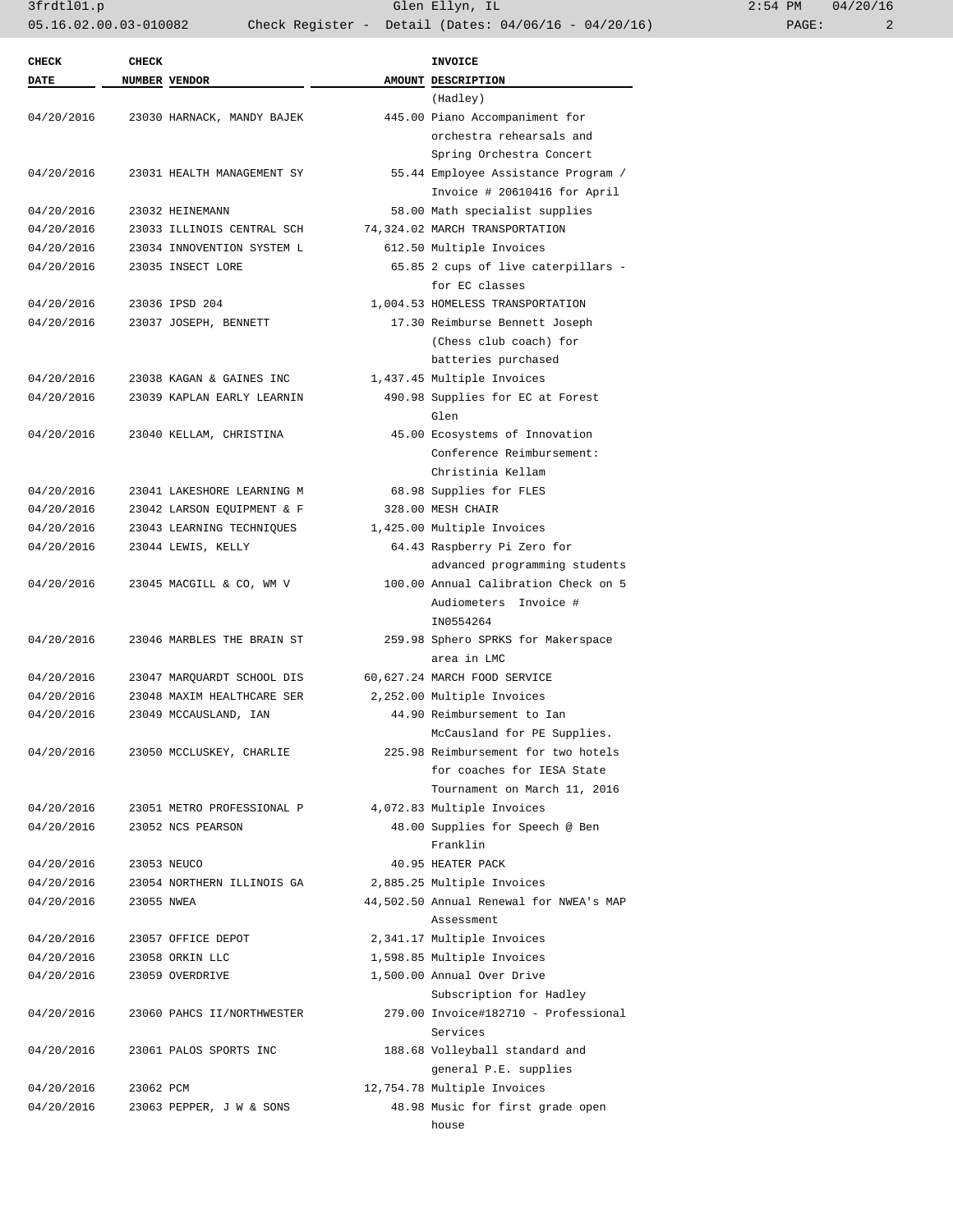3frdtl01.p Glen Ellyn, IL 2:54 PM 04/20/16 05.16.02.00.03-010082 Check Register - Detail (Dates: 04/06/16 - 04/20/16) PAGE: 3

| <b>CHECK</b> | <b>CHECK</b>         |                                           | INVOICE                                        |
|--------------|----------------------|-------------------------------------------|------------------------------------------------|
| <b>DATE</b>  | <b>NUMBER VENDOR</b> |                                           | AMOUNT DESCRIPTION                             |
| 04/20/2016   |                      | 23064 OUINLAN & FABISH MUS                | 243.20 Multiple Invoices                       |
| 04/20/2016   |                      | 23065 REALLY GOOD STUFF IN                | 114.40 2/22/2016 Maxon school<br>supplies      |
| 04/20/2016   |                      | 23066 RODRIGUEZ, SARAH                    | 45.00 Ecosystems of Innovation                 |
|              |                      |                                           | Conference Reimbursement:                      |
|              |                      |                                           | Sarah Rodriguez                                |
| 04/20/2016   |                      | 23067 ROSCOE CO                           | 316.62 Multiple Invoices                       |
| 04/20/2016   |                      | 23068 SCHOLASTIC INC                      | 3.27 PLUTO: DWARF PLANE                        |
| 04/20/2016   |                      | 23069 SCHOOL PERCEPTIONS L                | 200.00 Invoice#2359 - Survey results           |
| 04/20/2016   |                      | 23070 SCHOOL SPECIALTY                    | 1,502.26 Multiple Invoices                     |
| 04/20/2016   |                      | 23071 SEAL OF ILLINOIS                    | 3,477.69 March Tuition for District 41         |
|              |                      |                                           | Student Invoice #5826                          |
| 04/20/2016   |                      | 23072 SECRETARY OF STATE I                | 20.00 Notary renewal - Finnerty and<br>Stropes |
| 04/20/2016   |                      | 23073 SHAW MEDIA                          | 1,081.20 Legal notices Invoice                 |
|              |                      |                                           | #0316100703603/2016                            |
| 04/20/2016   |                      | 23074 SHRED-IT                            | 57.51 3/30 DISPOSAL                            |
| 04/20/2016   |                      | 23075 SHUMATE, HILLARY                    | 45.00 Ecosystems of Innovation                 |
|              |                      |                                           | Conference Reimbursement:                      |
|              |                      |                                           | Hillary Shumate                                |
| 04/20/2016   |                      | 23076 SKYWARD USER GROUP,                 | 300.00 Annual Dues for Skyward                 |
|              |                      |                                           | Steering Committee                             |
| 04/20/2016   |                      | 23077 SOARING EAGLE ACADEM                | 22,774.80 Multiple Invoices                    |
| 04/20/2016   |                      | 23078 SOCIAL THINKING SANT                | 392.00 Multiple Invoices                       |
| 04/20/2016   |                      | 23079 SZAJKOVICS, SAM                     | 43.97 Reimburse S. Szajkovics                  |
|              |                      |                                           | (Hadley Staff) for cable to                    |
|              |                      |                                           | repair fitness lab equipment.                  |
|              |                      | 04/20/2016 23080 TANGIBLE PLAY INC        | 445.50 Osmo kits to enhance hands on           |
|              |                      |                                           | use for iPads. Supports math                   |
|              |                      |                                           | and literacy literacy                          |
|              |                      |                                           | standards.                                     |
| 04/20/2016   | 23081 TASC           |                                           | 405.72 HRA ADM FEE                             |
| 04/20/2016   |                      | 23082 TEACHERS DISCOVERY                  | 1,307.77 FLES materials                        |
| 04/20/2016   |                      | 23083 TEICHMILLER, ANDREA                 | 272.40 REIMBURSE MILEAGE                       |
| 04/20/2016   |                      | 23084 THE CENTER                          | 1,000.00 Bilingual Parent Summit               |
| 04/20/2016   |                      | 23085 THE OMNI GROUP                      | 76.50 403b OVERSIGHT                           |
| 04/20/2016   |                      | 23086 TRANSLATION SMART                   | 120.00 Translating                             |
| 04/20/2016   |                      | 23087 TROPHIES BY GEORGE                  | 287.00 25 4x6 plaques for wrestling            |
|              |                      |                                           | awards at the banquet `                        |
| 04/20/2016   |                      | 23088 TYCO INTEGRATED SECU                | 6,526.46 Reoccurring service charges           |
|              |                      |                                           | for Security camera system                     |
|              |                      |                                           | district wide April-June                       |
| 04/20/2016   |                      | 23089 US GAMES INC                        | 500.60 Physical Education equipment            |
| 04/20/2016   |                      | 23090 VANGUARD ENERGY SERV                | 8,468.51 GAS 3/1-3/31/16                       |
| 04/20/2016   |                      | 23091 VARIDESK LLC                        | 555.00 Standing desk and mat for               |
|              |                      |                                           | Laurie's office Invoice                        |
|              |                      |                                           | ##1-N-28166                                    |
| 04/20/2016   |                      | 23092 VERITIV OPERATING CO                | 4,272.00 Multiple Invoices                     |
| 04/20/2016   |                      | 23093 VILLAGE OF GLEN ELLY                | 4,995.38 Multiple Invoices                     |
| 04/20/2016   |                      | 23094 WHEELER, KAYLA                      | 45.00 Ecosystems of Innovation                 |
|              |                      |                                           | Conference Reimbursement:                      |
|              |                      |                                           | Kayla Wheeler                                  |
|              |                      | 04/15/2016 201500439 GLEN ELLYN EDUCATION | 18.90 Payroll accrual                          |
|              |                      | 04/15/2016 201500441 ILLINOIS DEPT OF REV | 36,785.86 Multiple Invoices                    |
|              |                      |                                           |                                                |
|              |                      | 04/15/2016 201500442 INTERNAL REV SERVICE | 187,422.81 Multiple Invoices                   |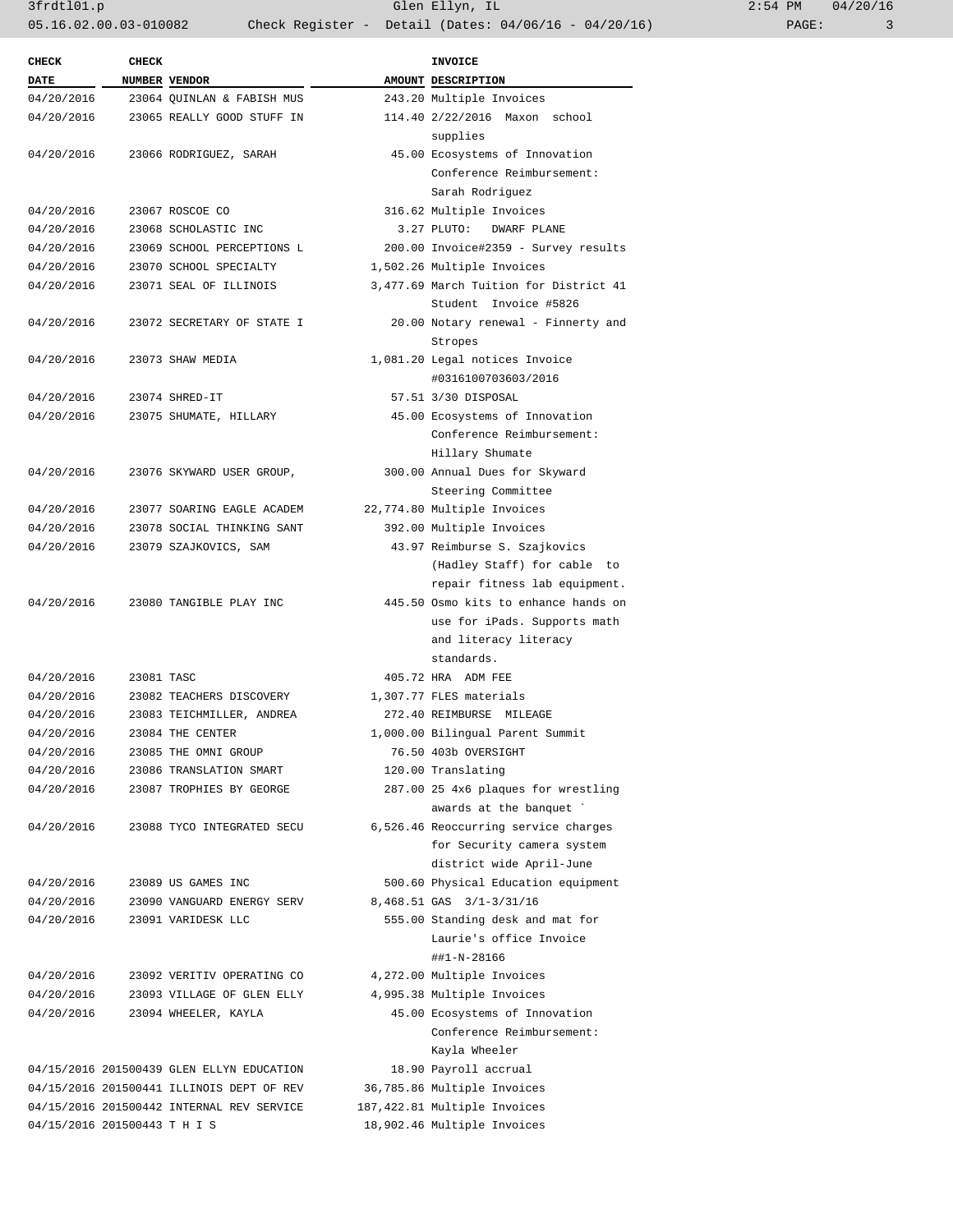3frdtl01.p Glen Ellyn, IL 2:54 PM 04/20/16 05.16.02.00.03-010082 Check Register - Detail (Dates: 04/06/16 - 04/20/16)

| CHECK                          | CHECK |                                           | <b>INVOICE</b>                         |
|--------------------------------|-------|-------------------------------------------|----------------------------------------|
| DATE                           |       | NUMBER VENDOR                             | AMOUNT DESCRIPTION                     |
|                                |       | 04/15/2016 201500444 TEACHERS RETIREMENT  | 105,296.67 Multiple Invoices           |
| 04/15/2016 201500445 WAGEWORKS |       |                                           | 5,367.95 Multiple Invoices             |
|                                |       | 04/15/2016 201500446 THE OMNI GROUP       | 39,357.68 Multiple Invoices            |
|                                |       | 04/15/2016 201500447 EXPERT PAY           | 1,613.92 Payroll accrual               |
|                                |       | 04/15/2016 201500448 EDUCATIONAL BENEFIT  | 438,086.88 AD&D, DENTAL, LIFE, MEDICAL |
|                                |       |                                           | APRIL                                  |
| 04/19/2016 201500449 REV TRAK  |       |                                           | 1,270.33 REV TRAK                      |
|                                |       | 04/19/2016 201500450 UNUM LIFE INSURANCE  | 2,580.52 5/1/2016- 5/31/2016 LTD       |
|                                |       | 04/20/2016 201500451 RELIANCE STANDARD LI | 326.21 LTD 5/1-31                      |
|                                |       |                                           |                                        |

Totals for checks 1,188,995.22